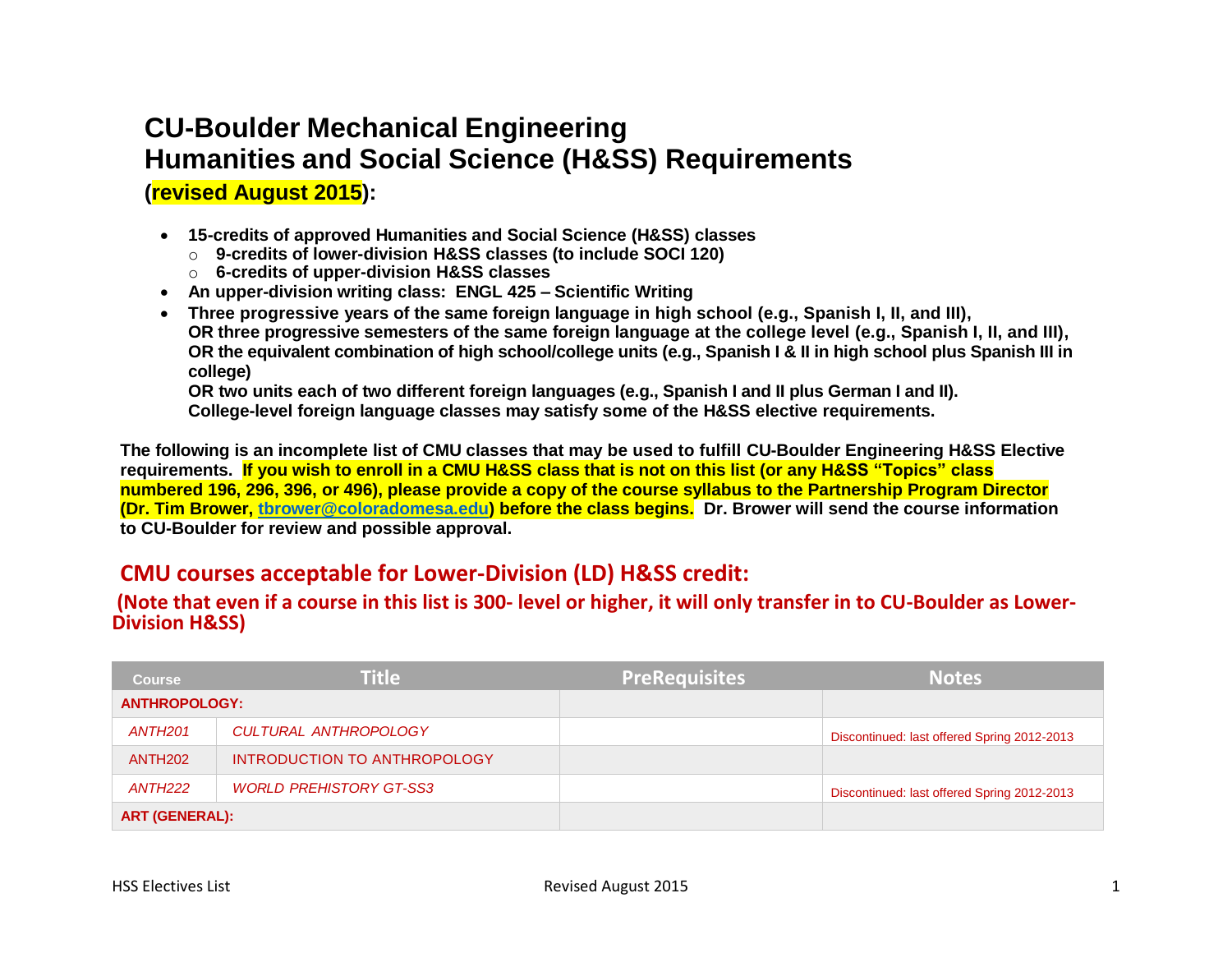| <b>ARTE115</b>      | <b>ART APPREC GT-AH1</b>                |                                                      |                                                                                                                               |
|---------------------|-----------------------------------------|------------------------------------------------------|-------------------------------------------------------------------------------------------------------------------------------|
| <b>ARTE118</b>      | <b>SURV ART HISTORY GT-AH1</b>          |                                                      |                                                                                                                               |
| <b>ARTE119</b>      | HIST OF ART, RENAISS TO PRESENT GTAH1   |                                                      |                                                                                                                               |
| <b>ART HISTORY:</b> |                                         |                                                      |                                                                                                                               |
| <b>ARTH220</b>      | <b>HISTORY OF MODERN ART</b>            | ARTE 101, ARTE 102, ARTE 118, and<br><b>ARTE 119</b> |                                                                                                                               |
| <b>ECONOMICS:</b>   |                                         |                                                      |                                                                                                                               |
| <b>ECON201</b>      | PRIN OF MACROECONOMICS GTSS1            |                                                      |                                                                                                                               |
| <b>ECON202</b>      | PRIN MICROECON GT-SS1                   |                                                      |                                                                                                                               |
| <b>ECON310</b>      | MONEY AND BANKING                       | ECON 201, ECON 202 or equivalent                     | CU will not accept this class effective Fall 2015.<br>(Course must have been completed prior to Fall<br>2015 to be accepted.) |
| ECON342             | INTERMED MACROECONOMIC THEORY           |                                                      | If taken Fall 2015 or later, this course<br>may be used as an Upper Division<br>elective.                                     |
| ECON343             | INTERMED MICROECONOMIC THEORY           |                                                      | If taken Fall 2015 or later, this course<br>may be used as an Upper Division<br>elective.                                     |
| <b>ENGLISH:</b>     |                                         |                                                      |                                                                                                                               |
| <b>ENGL131</b>      | <b>WESTERN WRLD LIT I GT-AH2</b>        |                                                      |                                                                                                                               |
| <b>ENGL132</b>      | <b>WESTERN WRLD LIT II GT-AH2</b>       |                                                      |                                                                                                                               |
| <b>ENGL150</b>      | <b>INTRO TO LIT GT-AH2</b>              |                                                      |                                                                                                                               |
| <b>ENGL210</b>      | <b>INTRODUCTION TO LITERARY STUDIES</b> | <b>ENGL 111</b>                                      |                                                                                                                               |
| <b>ENGL222</b>      | <b>MYTHOLOGY GTAH2</b>                  |                                                      |                                                                                                                               |
| <b>ENGL231</b>      | NON-WESTERN WORLD LIT I GTAH2           |                                                      |                                                                                                                               |
| <b>ENGL232</b>      | NON-WESTERN WORLD LIT II GTAH2          |                                                      |                                                                                                                               |
| <b>ENGL254</b>      | <b>SURV ENGL LIT 1 GT-AH2</b>           |                                                      |                                                                                                                               |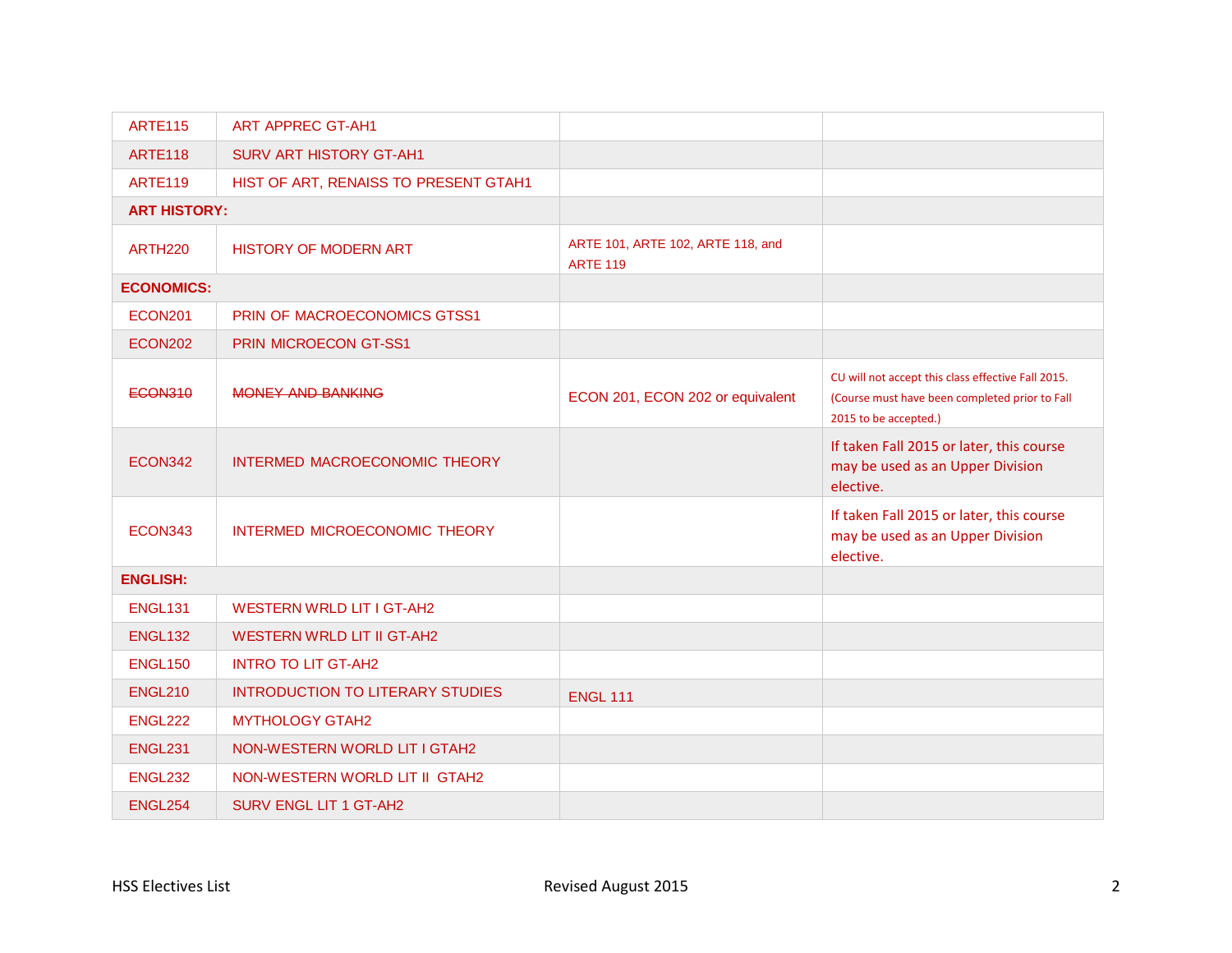| <b>ENGL255</b>            | SURV ENGL LIT 2 GT-AH2                      |                                  |  |
|---------------------------|---------------------------------------------|----------------------------------|--|
| <b>ENGL261</b>            | SURV AMERI LIT 1 GT-AH2                     |                                  |  |
| <b>ENGL262</b>            | SURV AMERI LIT 2 GT-AH2                     |                                  |  |
| <b>FOREIGN LANGUAGES:</b> |                                             |                                  |  |
| <b>FLAF111</b>            | <b>1ST YR FRENCH 1</b>                      |                                  |  |
| <b>FLAF112</b>            | <b>1ST YR FRENCH 2</b>                      |                                  |  |
| <b>FLAG111</b>            | <b>1ST YR GERMAN 1</b>                      |                                  |  |
| <b>FLAG112</b>            | <b>1ST YR GERMAN 2</b>                      |                                  |  |
| <b>FLAJ111</b>            | <b>BEGINNING JAPANESE I</b>                 |                                  |  |
| <b>FLAJ112</b>            | <b>BEGINNING JAPANESE II</b>                |                                  |  |
| <b>FLAS111</b>            | <b>1ST YR SPANISH 1</b>                     |                                  |  |
| <b>FLAS112</b>            | <b>1ST YR SPANISH 2</b>                     |                                  |  |
| <b>FLAS118</b>            | <b>CAREER SPANISH</b>                       | FLAS 111, FLAS 112 or equivalent |  |
| <b>FLAS211</b>            | 2ND YR SPANISH 1                            | FLAS 112 or instructor consent   |  |
| <b>FLAS212</b>            | 2ND YR SPANISH 2                            | FLAS 211 or instructor consent   |  |
| <b>FLAV290</b>            | <b>Special Studies in Foreign Languages</b> |                                  |  |
| <b>GEOGRAPHY:</b>         |                                             |                                  |  |
| <b>GEOG102</b>            | <b>HUMAN GEOGRAPHY</b>                      |                                  |  |
| <b>GEOG103</b>            | WORLD REGIONAL GEOGRAPHY GT-SS2             |                                  |  |
| <b>HISTORY:</b>           |                                             |                                  |  |
| <b>HIST101</b>            | <b>WESTERN CIV GT-HI1</b>                   |                                  |  |
| <b>HIST102</b>            | <b>WESTERN CIV GT-HI1</b>                   |                                  |  |
| <b>HIST131</b>            | <b>UNITED STATES HISTORY GTHI1</b>          |                                  |  |
| <b>HIST132</b>            | US HISTORY 2 GT-HI1                         |                                  |  |
| <b>HIST225</b>            | <b>HISTORY OF COLORADO</b>                  |                                  |  |
|                           |                                             |                                  |  |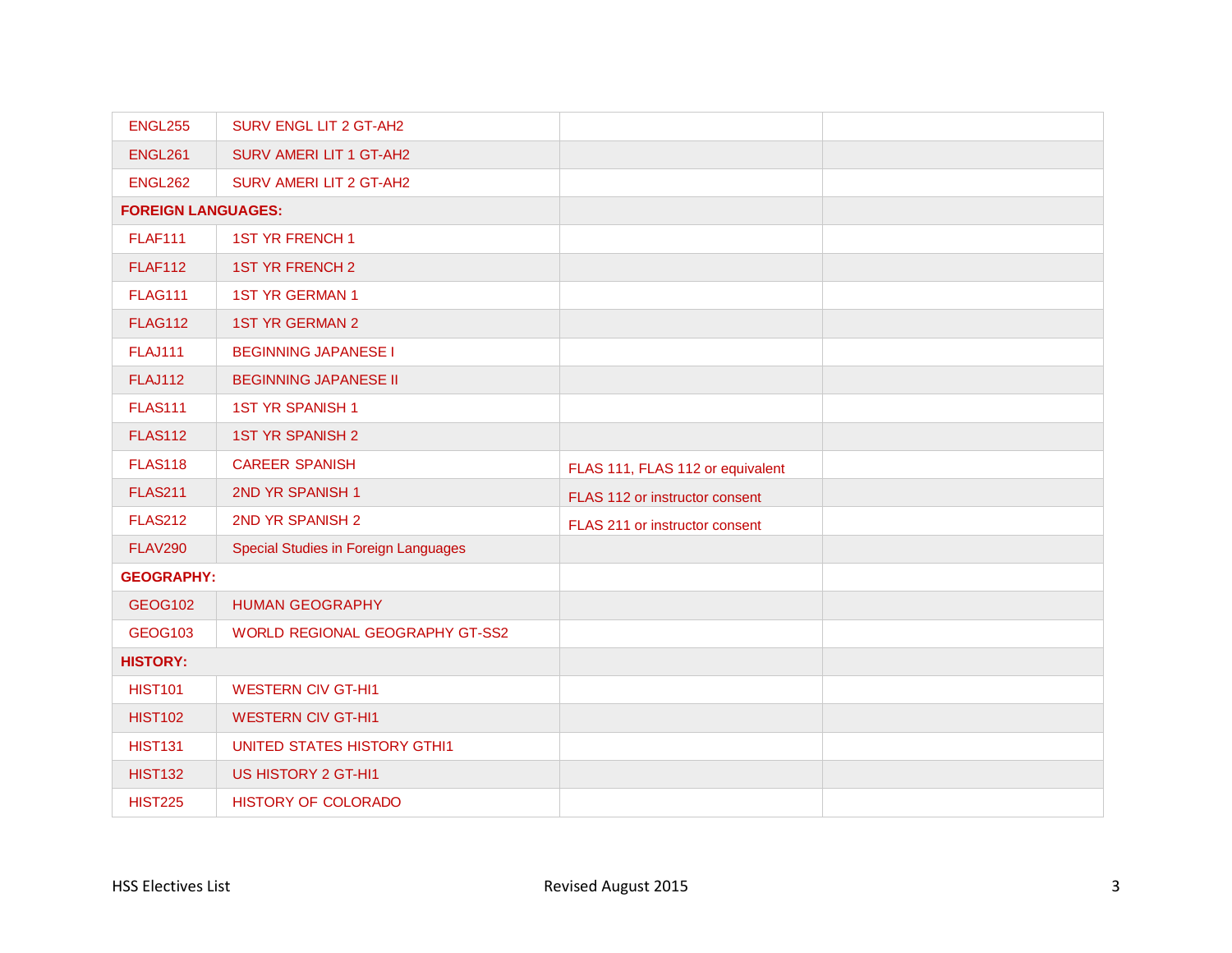| <b>MASS COMMUNICATION:</b> |                                    |                                                         |                                                                                   |
|----------------------------|------------------------------------|---------------------------------------------------------|-----------------------------------------------------------------------------------|
| <b>MASS110</b>             | <b>MASS MEDIA GT-AH2</b>           |                                                         |                                                                                   |
| <b>MUSIC (ACADEMIC):</b>   |                                    |                                                         |                                                                                   |
| <b>MUSA220</b>             | <b>MUSIC APPREC GT-AH1</b>         |                                                         |                                                                                   |
| <b>PHILOSOPHY:</b>         |                                    |                                                         |                                                                                   |
| <b>PHIL110</b>             | <b>INTRO PHILOSOPHY GT-AH3</b>     |                                                         |                                                                                   |
| <b>PHIL120</b>             | <b>ETHICS</b>                      |                                                         |                                                                                   |
| <b>PHIL130</b>             | PHILOSOPHY OF RELIGION             |                                                         |                                                                                   |
| <b>PHIL150</b>             | PHILOSOPHICAL FORUM                |                                                         |                                                                                   |
| <b>PHIL275</b>             | <b>INTRODUCTION TO LOGIC</b>       |                                                         |                                                                                   |
| <b>POLITICAL SCIENCE:</b>  |                                    |                                                         |                                                                                   |
| <b>POLS101</b>             | <b>AMERICAN GOVT GT-SS1</b>        |                                                         |                                                                                   |
| <b>POLS201</b>             | <b>INTRODUCTION TO POLITICS</b>    | POLS 101, must be taken within first<br>60 credit hours |                                                                                   |
| <b>POLS261</b>             | <b>COMPARATIVE POLIT GT-SS1</b>    |                                                         |                                                                                   |
| <b>POLS325</b>             | THE AMERICAN PRESIDENCY            |                                                         | If taken Fall 2015 or later, course may be<br>used as an Upper Division elective. |
| <b>PSYCHOLOGY:</b>         |                                    |                                                         |                                                                                   |
| <b>PSYC150</b>             | <b>GEN PSYCH 1 GT-SS3</b>          |                                                         |                                                                                   |
| <b>PSYC233</b>             | HUMAN GROWTH AND DEVELOPMENT GTSS3 |                                                         |                                                                                   |
| <b>PSYC320</b>             | SOCIAL PSYCHOLOGY                  | <b>PSYC 150</b>                                         | UD prior to 5/13/12                                                               |
| <b>SOCIAL SCIENCE:</b>     |                                    |                                                         |                                                                                   |
| <b>SOCI120</b>             | <b>TECHNOLOGY AND SOCIETY</b>      |                                                         | <b>REQUIRED COURSE FOR ENGR</b>                                                   |
| <b>SOCIOLOGY:</b>          |                                    |                                                         |                                                                                   |
| <b>SOCO144</b>             | <b>MARRIAGE AND FAMILIES GTSS3</b> |                                                         |                                                                                   |
| SOCO260                    | <b>GEN SOCIOLOGY GT-SS3</b>        |                                                         |                                                                                   |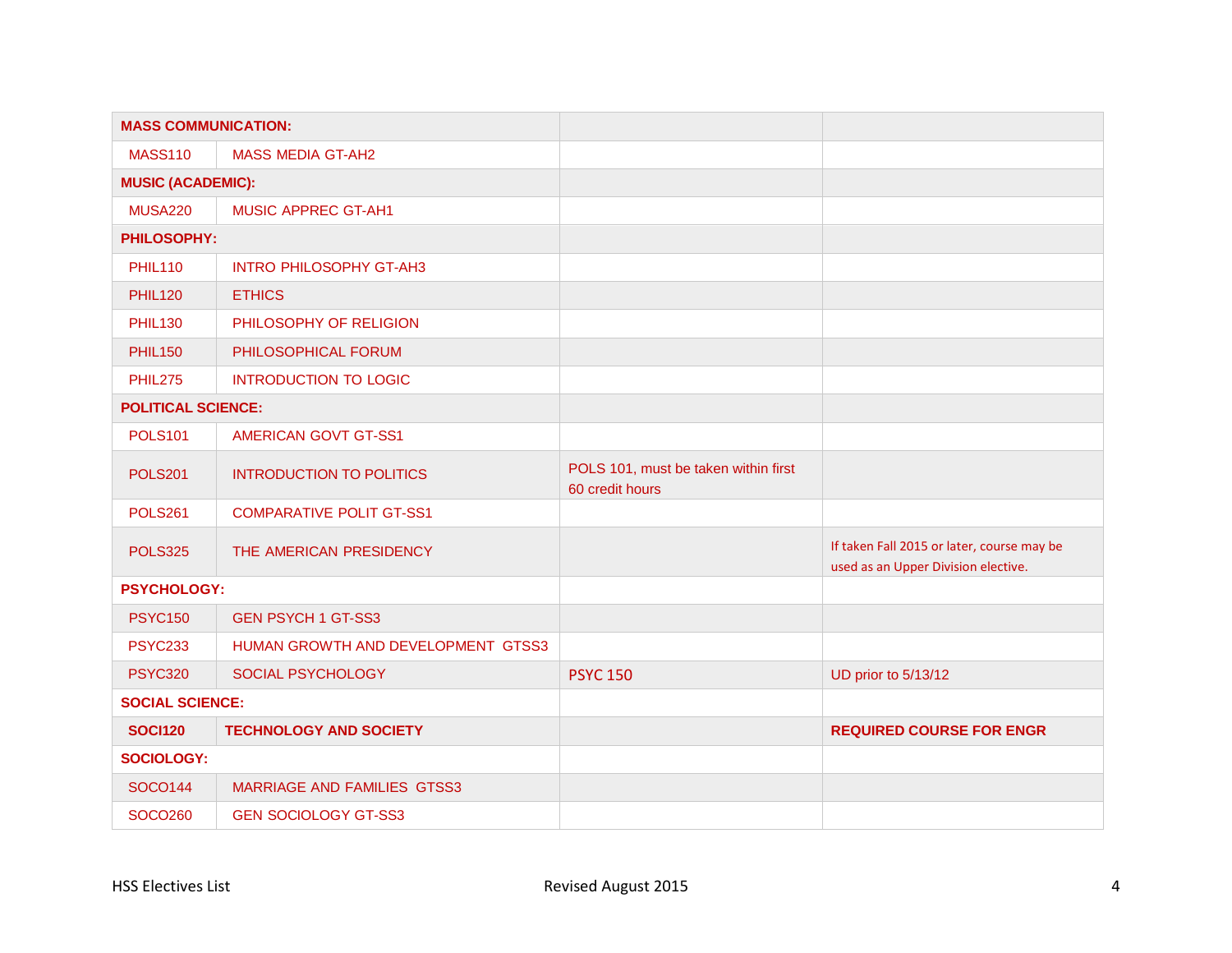| SOCO264         | SOCIAL PROBLEMS GT-SS3          |  |
|-----------------|---------------------------------|--|
| <b>THEATRE:</b> |                                 |  |
| THEA145         | <b>INTR DRAMATIC LIT GT-AH1</b> |  |

## **CMU courses acceptable for Upper-Division (UD) H&SS credit:**

| <b>Course</b>        | <b>Title</b>                            | <b>PreRequisites</b> | <b>Notes</b>                                |
|----------------------|-----------------------------------------|----------------------|---------------------------------------------|
| <b>ANTHROPOLOGY:</b> |                                         |                      |                                             |
| <b>ANTH301</b>       | <b>NORTH AMERICAN INDIAN</b>            |                      | Discontinued: last offered Spring 2012-2013 |
| <b>ANTH310</b>       | <b>ETHNOGRAPHIC METHODS</b>             |                      | Discontinued: last offered Spring 2012-2013 |
| <b>ANTH320</b>       | <b>U.S. AS A FOREIGN CULTURE</b>        |                      | Discontinued: last offered Spring 2012-2013 |
| <b>ANTH330</b>       | <b>RELIGION AND CULTURE</b>             |                      | Discontinued: last offered Spring 2012-2013 |
| <b>ANTH340</b>       | ETHNOPSYCHOLOGY                         |                      | Discontinued: last offered Spring 2012-2013 |
| <b>ANTH345</b>       | <b>MEDICAL ANTHROPOLOGY</b>             |                      | Discontinued: last offered Spring 2012-2013 |
| <b>ANTH350</b>       | <b>REGIONAL STUDY</b>                   |                      | Discontinued: last offered Spring 2012-2013 |
| <b>ANTH360</b>       | <b>GENDER AND CULTURE</b>               |                      | Discontinued: last offered Spring 2012-2013 |
| ANTH370              | APPLIED ANTHROPOLOGY                    |                      | Discontinued: last offered Spring 2012-2013 |
| <b>ANTH380</b>       | <b>LANGUAGE AND CULTURE</b>             |                      | Discontinued: last offered Spring 2012-2013 |
| <b>ANTH390</b>       | <b>WORLD ETHNICITY AND NATIONALISM</b>  |                      | Discontinued: last offered Spring 2012-2013 |
| <b>ANTH405</b>       | <b>GLOBALIZATION AND CULTURE CHANGE</b> |                      | Discontinued: last offered Spring 2012-2013 |
| <b>ANTH410</b>       | <b>WORLD CULTURES</b>                   |                      | Discontinued: last offered Spring 2012-2013 |
| <b>ARCHAEOLOGY:</b>  |                                         |                      |                                             |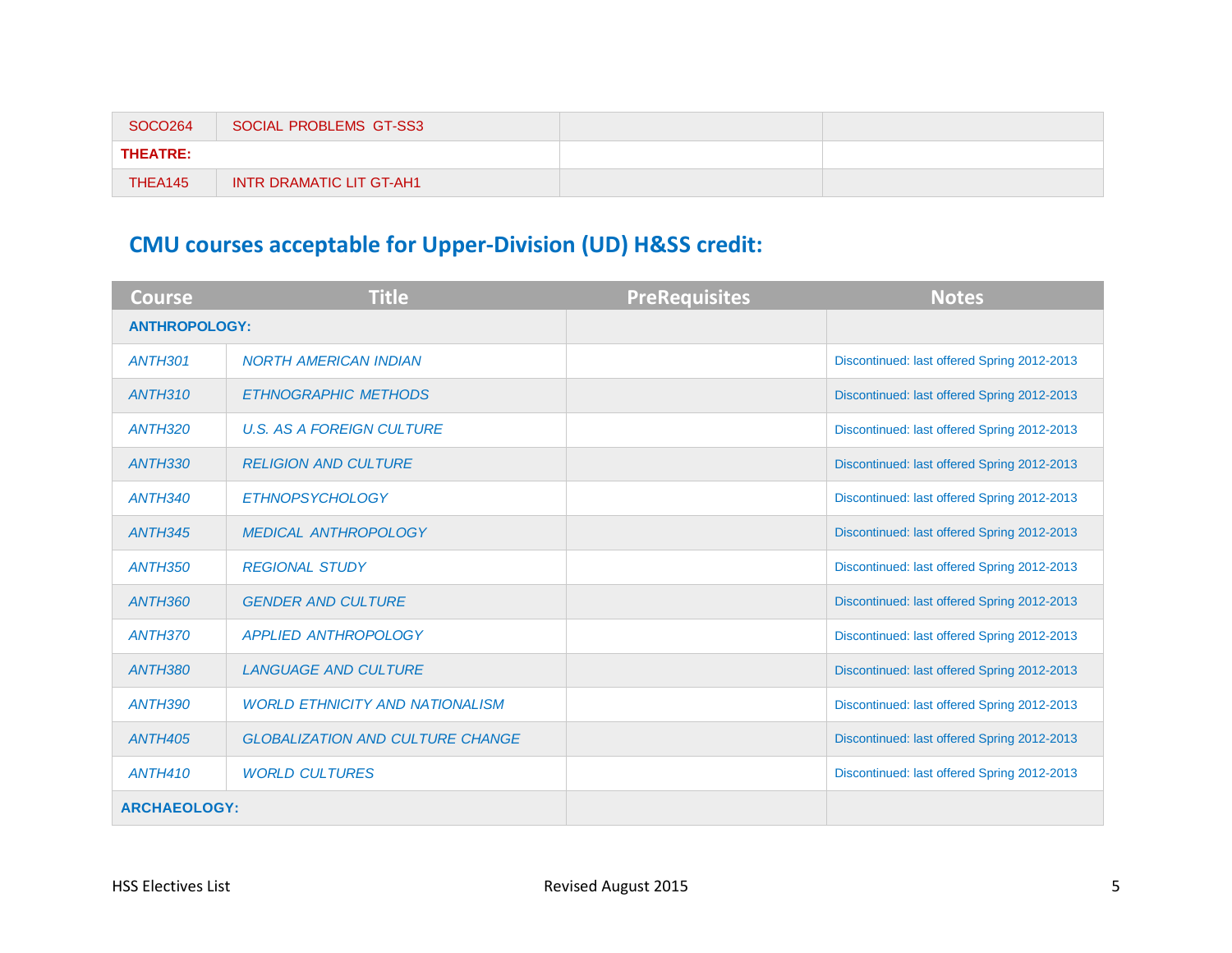| <b>ARKE225</b>        | INTRO TO NORTH AMERICAN ARCHAEOLOGY                            |                                                     |                                             |
|-----------------------|----------------------------------------------------------------|-----------------------------------------------------|---------------------------------------------|
| <b>ARKE350</b>        | SOUTHWEST ARCHAEOLOGY                                          |                                                     |                                             |
| <b>ART (GENERAL):</b> |                                                                |                                                     |                                             |
| <b>ARTE302</b>        | <b>NATIVE ARTS OF NORTH AMERICA</b>                            |                                                     | Discontinued: last offered Spring 2012-2013 |
| <b>ART HISTORY:</b>   |                                                                |                                                     |                                             |
| <b>ARTH315</b>        | NINETEENTH-CENTURY ART                                         | ARTE 118 and ARTE 119                               |                                             |
| <b>ARTH316</b>        | 20TH CENTURY ART TO 1950                                       | ARTE 118 and ARTE 119                               |                                             |
| ARTH317               | AMERICAN ART HISTORY                                           | ARTE 118 and ARTE 119                               |                                             |
| <b>ARTH318</b>        | DEVELOPMENT OF CONTEMPORARY ART                                | ARTE 118 and ARTE 119                               |                                             |
| ARTH319               | ART OF THE AMERICAN WEST                                       | ARTE 118 and ARTE 119                               |                                             |
| <b>ARTH320</b>        | SYMBOLISM TO SURREALISM: ART AND THE<br><b>SUBCONSCIOUS</b>    | ARTE 118, ARTE 119, and ARTH<br>315                 |                                             |
| <b>ARTH321</b>        | GOTHIC AND NORTHERN RENAISSANCE ART<br><b>AND ARCHITECTURE</b> | ARTE 118 and ARTE 119                               |                                             |
| <b>ARTH322</b>        | EXPRESSIONISM IN 20TH CENTURY ART                              | ARTE 118, ARTE 119, and ARTH<br>316                 |                                             |
| <b>ARTH323</b>        | HISTORY OF MODERN ARCHITECTURE                                 | ARTE 118 and ARTE 119, and<br>ARTH 315 and ARTH 316 |                                             |
| <b>ARTH324</b>        | <b>HISTORY OF GRAPHIC DESIGN</b>                               | ARTE 118 AND ARTE 119                               |                                             |
| <b>ARTH325</b>        | <b>ITALIAN RENAISSANCE ART HISTORY</b>                         | ARTE 118 AND ARTE 119                               |                                             |
| <b>ARTH326</b>        | MEDIEVAL ART: EARLY CHRISTIAN TO THE<br><b>ROMANESQUE</b>      | ARTE 118 AND ARTE 119                               |                                             |
| ARTH327               | HISTORY OF WESTERN ARCHITECTURE                                | ARTE 118 AND ARTE 119                               |                                             |
| ARTH328               | <b>HISTORY OF WORLD CERAMICS</b>                               | ARTE 118 AND ARTE 119                               |                                             |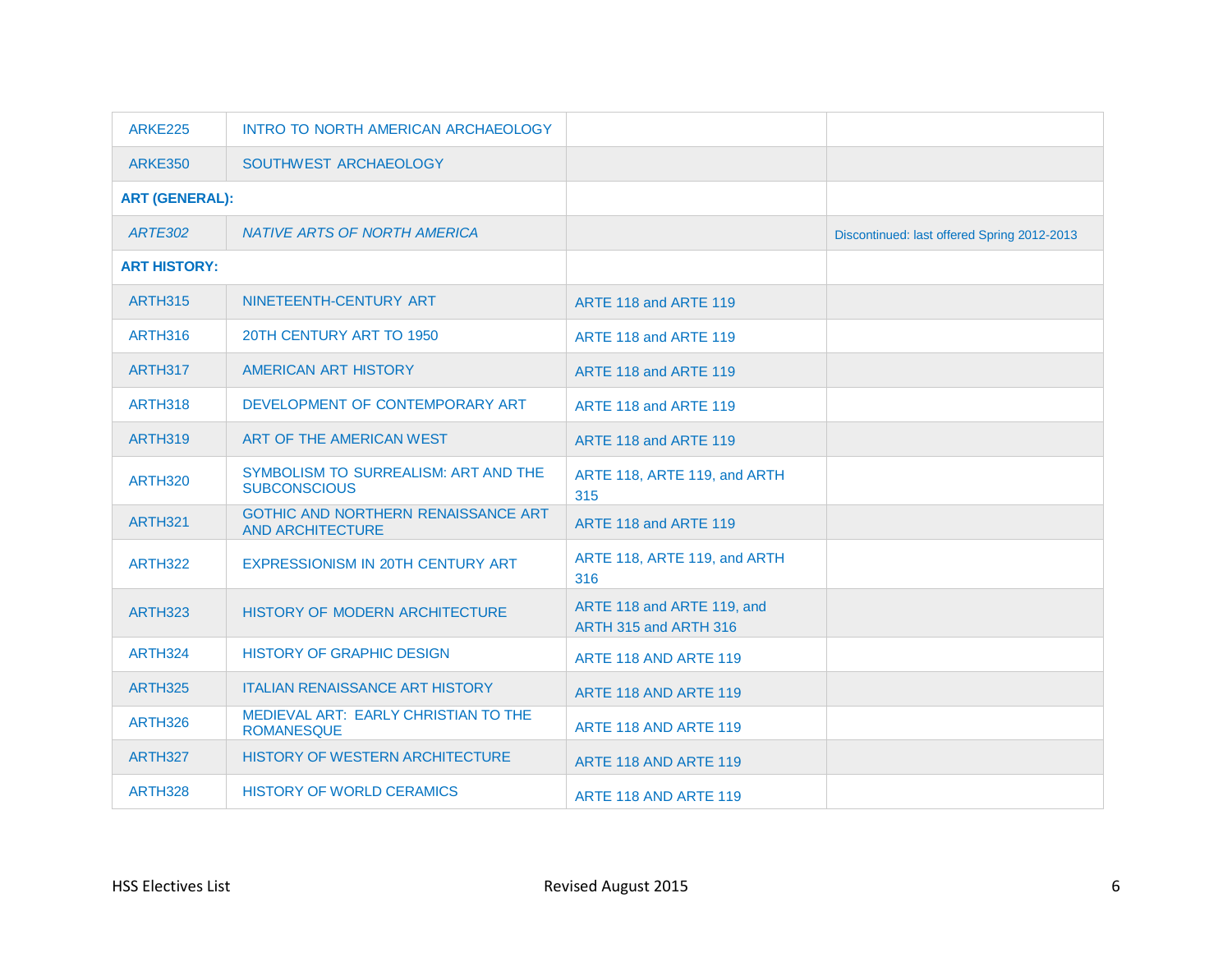| <b>ARTH329</b>           | <b>MAYA ARCHITECTURE &amp; CERAMICS</b>                                     | ARTE 118 AND ARTE 119                                                         |                                                                                           |
|--------------------------|-----------------------------------------------------------------------------|-------------------------------------------------------------------------------|-------------------------------------------------------------------------------------------|
| <b>ARTH330</b>           | MAYA ARCHITECTURE AND CERAMICS FIELD<br>STUDY AND COMMUNITY SERVICE PROJECT |                                                                               |                                                                                           |
| <b>CRIMINAL JUSTICE:</b> |                                                                             |                                                                               |                                                                                           |
| <b>CRMJ301</b>           | <b>CRIMINAL PROCEDURE</b>                                                   | CRMJ 201 or POLS 101 or<br>instructor consent (CU does not<br>accept CRMJ201) |                                                                                           |
| CRMJ370                  | <b>CRIMINOLOGY</b>                                                          | CRMJ 201 or SOCO 260 (CU does<br>not accept CRMJ201)                          |                                                                                           |
| <b>CRMJ470</b>           | <b>RESTORATIVE JUSTICE</b>                                                  |                                                                               | Discontinued: last offered Fall 2014-2015                                                 |
| <b>ECONOMICS:</b>        |                                                                             |                                                                               |                                                                                           |
| <b>ECON301</b>           | <b>LABOR-MANAGEMENT RELATIONS</b>                                           | ECON 201, 202, or equivalent                                                  |                                                                                           |
| ECON312                  | ECONOMIC HISTORY OF THE UNITED STATES                                       | ECON 201, 202 or HIST 131, 132,<br>or instructor consent                      |                                                                                           |
| <b>ECON320</b>           | <b>HISTORY OF ECONOMIC IDEAS</b>                                            | ECON 201, 202, or equivalent                                                  |                                                                                           |
| ECON342                  | <b>INTERMED MACROECONOMIC THEORY</b>                                        |                                                                               | If taken Fall 2015 or later, this course<br>may be used as an Upper Division<br>elective. |
| ECON343                  | INTERMED MICROECONOMIC THEORY                                               |                                                                               | If taken Fall 2015 or later, this course<br>may be used as an Upper Division<br>elective. |
| <b>ECON401</b>           | ECONOMIC ORGANIZATION AND PUBLIC<br><b>POLICY</b>                           | ECON 201, 202, or equivalent                                                  |                                                                                           |
| <b>ECON410</b>           | PUBLIC SECTOR ECONOMICS                                                     | ECON 201, 202, or equivalent                                                  |                                                                                           |
| <b>ECON420</b>           | <b>INTERNATIONAL ECONOMICS</b>                                              | ECON 201, 202, or equivalent                                                  |                                                                                           |
| <b>ECON530</b>           | <b>MANAGERIAL ECONOMICS</b>                                                 |                                                                               |                                                                                           |
| <b>ENGLISH:</b>          |                                                                             |                                                                               |                                                                                           |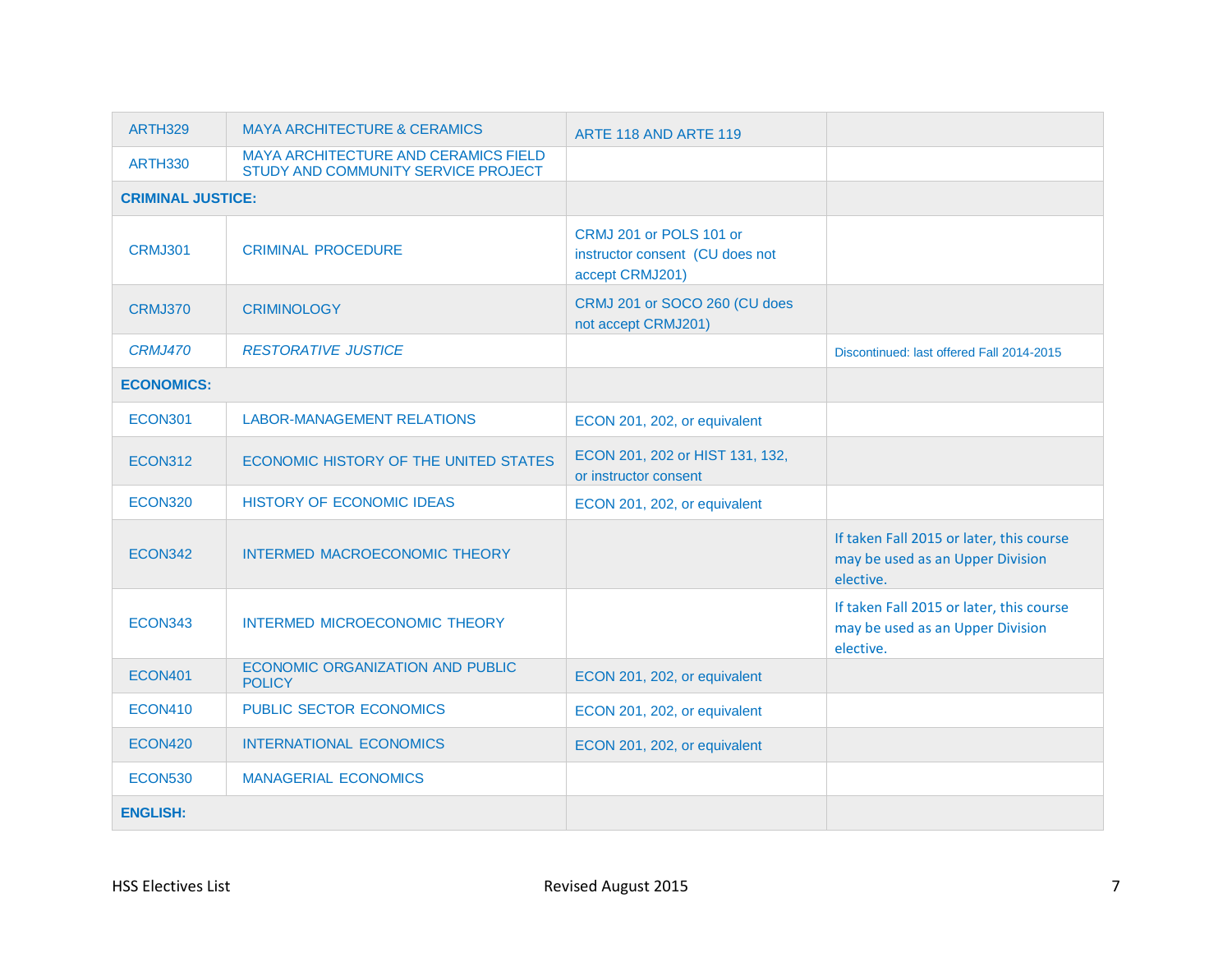| <b>ENGL301</b> | <b>CLASSICAL GREEK AND LATIN LITERATURE</b>         | <b>ENGL 112</b>                       |  |
|----------------|-----------------------------------------------------|---------------------------------------|--|
| <b>ENGL311</b> | ENGLISH MEDIEVAL LITERATURE                         | <b>ENGL 112</b>                       |  |
| <b>ENGL313</b> | <b>ENGLISH RENAISSANCE LITERATURE</b>               | <b>ENGL 112</b>                       |  |
| ENGL314        | AMERICAN LITERATURE TO 1830                         | <b>ENGL 112</b>                       |  |
| <b>ENGL315</b> | AMERICAN LITERATURE 1830-1870                       | <b>ENGL 112</b>                       |  |
| ENGL316        | AMERICAN LITERATURE 1870-1900                       | <b>ENGL 112</b>                       |  |
| <b>ENGL330</b> | WOMEN IN WORLD THOUGHT AND<br><b>LITERATURE</b>     | <b>ENGL 112</b>                       |  |
| <b>ENGL335</b> | THE BIBLE AS LITERATURE                             | <b>ENGL 112</b>                       |  |
| <b>ENGL343</b> | LANGUAGE SYSTEMS AND LINGUISTIC<br><b>DIVERSITY</b> | <b>ENGL 112</b>                       |  |
| <b>ENGL355</b> | <b>SHAKESPEARE</b>                                  | <b>ENGL 112</b>                       |  |
| ENGL365        | LITERATURE FOR YOUNG ADULTS                         | <b>ENGL 112</b>                       |  |
| ENGL370        | <b>MAJOR AUTHOR</b>                                 | <b>ENGL 112</b>                       |  |
| ENGL386        | ROOTS OF MODERN RHETORIC                            | <b>ENGL 112</b>                       |  |
| <b>ENGL390</b> | <b>INTRO TO FILM STUDIES</b>                        | <b>ENGL 112</b>                       |  |
| <b>ENGL415</b> | <b>AMERICAN FOLKLORE</b>                            | <b>ENGL 112</b>                       |  |
| ENGL421        | INTRO TO LITERARY THEORY AND CRITICISM              | <b>ENGL 210</b>                       |  |
| <b>ENGL423</b> | <b>GENRE STUDIES (formerly SHORT STORIES)</b>       | <b>ENGL 112</b>                       |  |
| <b>ENGL435</b> | <b>AMERICAN LITERATURE 1900-1945</b>                | <b>ENGL 112</b>                       |  |
| <b>ENGL436</b> | AMERICAN LITERATURE 1945-PRESENT                    | <b>ENGL 112</b>                       |  |
| ENGL438        | ETHNIC EXPERIENCES IN U.S. LITERATURE               | <b>ENGL 112</b>                       |  |
| <b>ENGL440</b> | HISTORY OF THE ENGLISH LANGUAGE                     | <b>ENGL 112 or instructor consent</b> |  |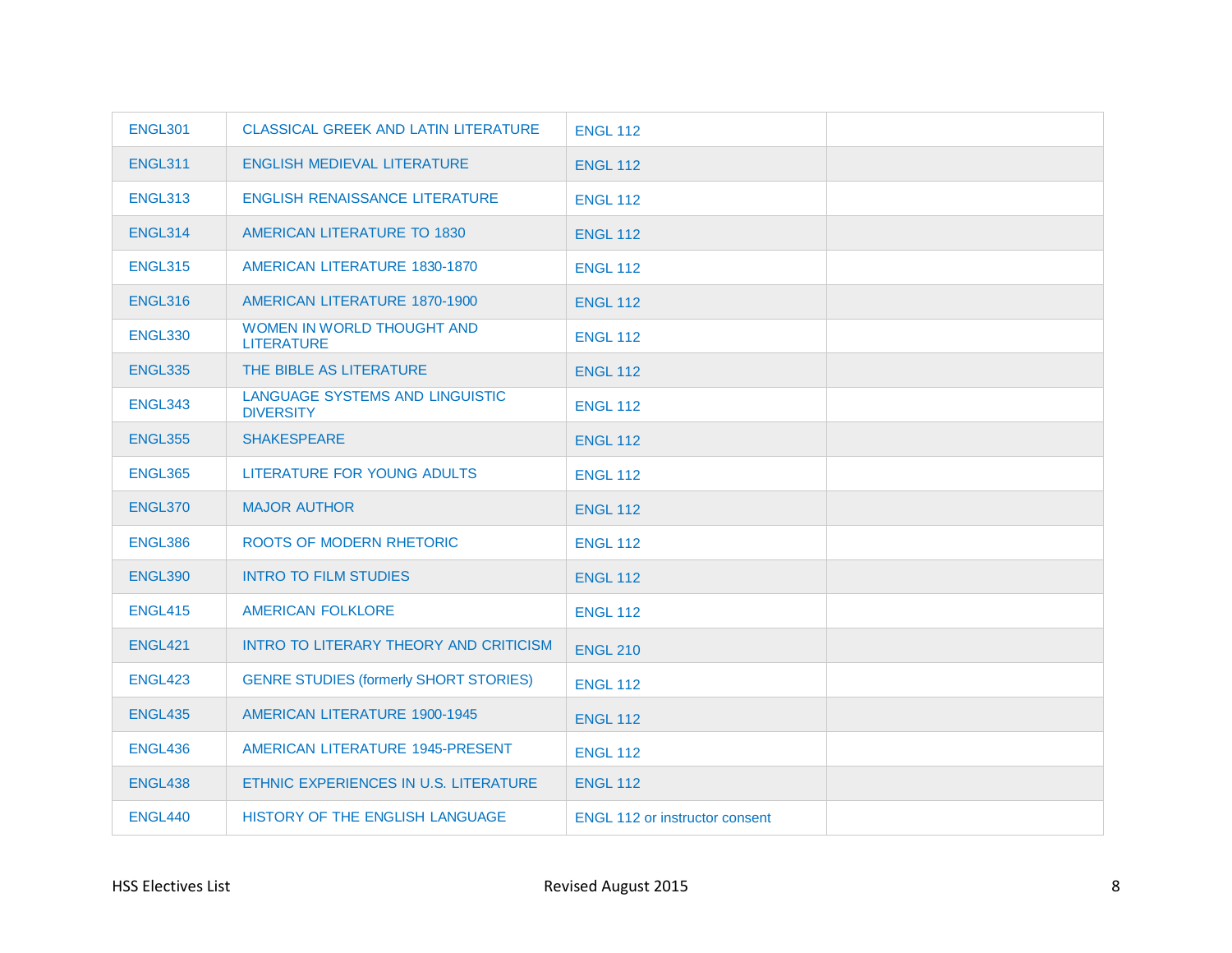| <b>ENGL451</b>                                 | STRUCTURE OF THE ENGLISH LANGUAGE                   | <b>ENGL 112 or instructor consent</b>                               |                                                      |
|------------------------------------------------|-----------------------------------------------------|---------------------------------------------------------------------|------------------------------------------------------|
| ENGL470                                        | <b>18TH CENTURY BRITISH LITERATURE</b>              | <b>ENGL 112</b>                                                     |                                                      |
| <b>ENGL471</b>                                 | <b>BRITISH ROMANTICISM</b>                          | <b>ENGL 112</b>                                                     |                                                      |
| <b>ENGL475</b>                                 | <b>VICTORIAN LITERATURE</b>                         | <b>ENGL 112</b>                                                     |                                                      |
| ENGL478                                        | <b>20TH CENTURY BRITISH LITERATURE</b>              | <b>ENGL 112</b>                                                     |                                                      |
| <b>ENGL543</b>                                 | LANGUAGE SYSTEMS AND LINGUISTIC<br><b>DIVERSITY</b> | Bachelor's degree                                                   |                                                      |
| <b>FOREIGN LANGUAGES:</b>                      |                                                     |                                                                     |                                                      |
| <b>FLAS301</b>                                 | ADVANCED SPANISH GRAMMAR                            | FLAS 212 or instructor consent                                      |                                                      |
| <b>FLAS302</b>                                 | ADVANCED SPANISH COMPOSITION                        | FLAS 301 or instructor consent                                      |                                                      |
| <b>FLAS303</b><br>(formerly<br><b>FLAS314)</b> | ADVANCED SPANISH CONVERSATION                       | FLAS 301 and FLAS 302                                               | NOTE: Course number was FLAS 314 prior to<br>2013-14 |
| <b>FLAS311</b>                                 | HISTORY AND CULTURE OF SPAIN                        | FLAS 301, FLAS 302, and FLAS 303,<br>or instructor consent          |                                                      |
| <b>FLAS312</b>                                 | HISTORY AND CULTURE OF LATIN AMERICA                | FLAS 301, FLAS 302, and FLAS 303,<br>or instructor consent          |                                                      |
| <b>FLAS321</b>                                 | INTRO TO THE LITERATURE OF SPAIN                    | FLAS 301, FLAS 302, and FLAS 303,<br>or instructor consent          |                                                      |
| <b>FLAS322</b>                                 | INTRO TO THE LITERATURE OF LATIN<br><b>AMERICA</b>  | FLAS 301, FLAS 302, and FLAS 303,<br>or instructor consent          |                                                      |
| <b>FLAS341</b><br>(formerly<br><b>FLAS411)</b> | SPANISH AND THE NATURE OF LANGUAGE                  | FLAS 301, FLAS 302, and FLAS 303,<br>or instructor consent          |                                                      |
| <b>FLAS421</b>                                 | <b>HISPANIC POETRY</b>                              | FLAS 301, FLAS 302, FLAS 303 and<br>FLAS 341, or instructor consent |                                                      |
| <b>FLAS422</b>                                 | <b>HISPANIC PROSE</b>                               | FLAS 301, FLAS 302, FLAS 303 and<br>FLAS 341, or instructor consent |                                                      |
| <b>FLAS423</b>                                 | <b>HISPANIC DRAMA AND FILM</b>                      | FLAS 301, FLAS 302, FLAS 303 and<br>FLAS 341, or instructor consent |                                                      |
| <b>HISTORY:</b>                                |                                                     |                                                                     |                                                      |
| <b>HIST300</b>                                 | <b>HISTORY OF ENGLAND TO 1660</b>                   | <b>HIST 101</b>                                                     |                                                      |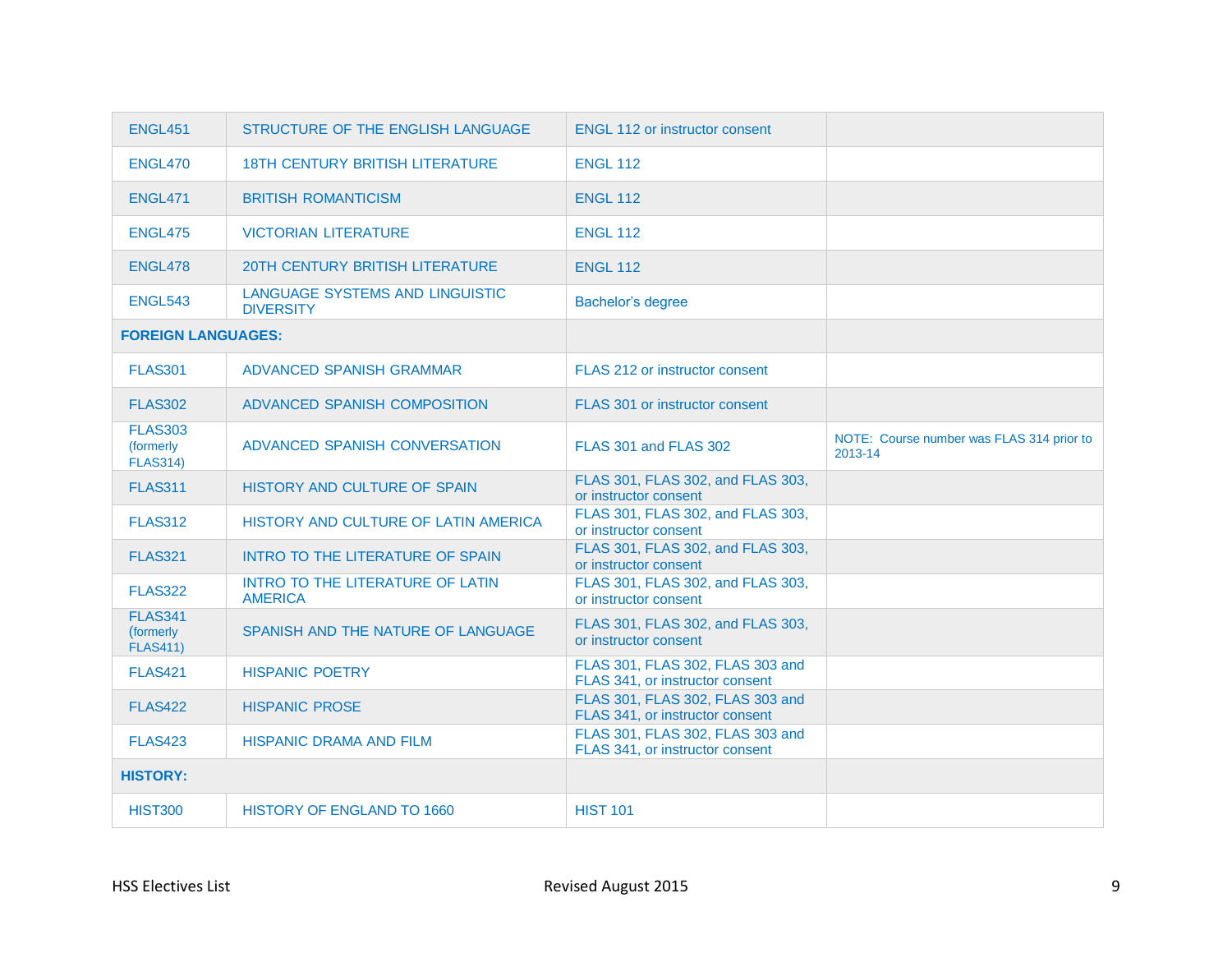| <b>HIST301</b> | <b>HISTORY OF MODERN BRITAIN</b>                    | <b>HIST 102</b>                       | <b>FORMERLY HISTORY OF ENGLAND</b><br>SINCE 1485 (CHANGED 2014-15) |
|----------------|-----------------------------------------------------|---------------------------------------|--------------------------------------------------------------------|
| <b>HIST302</b> | <b>HISTORY OF MODERN FRANCE</b>                     | <b>HIST 102 or instructor consent</b> |                                                                    |
| <b>HIST303</b> | HISTORY OF MODERN GERMANY                           | HIST 102 or instructor consent        |                                                                    |
| <b>HIST305</b> | THE OLD SOUTH                                       | <b>HIST 131</b>                       |                                                                    |
| <b>HIST306</b> | HISTORY OF SOUTH AND SOUTHEAST ASIA                 | HIST 101, 102                         |                                                                    |
| <b>HIST310</b> | <b>LATIN AMERICAN CIVILIZATION</b>                  | HIST 102 or instructor consent        |                                                                    |
| <b>HIST315</b> | AMERICAN INDIAN HISTORY                             | HIST 131 and 132                      |                                                                    |
| <b>HIST316</b> | AMERICAN SLAVERY                                    | <b>HIST 131</b>                       |                                                                    |
| <b>HIST320</b> | THE AMERICAN WEST                                   | HIST 131, 132, or instructor consent  |                                                                    |
| <b>HIST330</b> | <b>HISTORY OF 19TH CENTURY EUROPE</b>               | HIST 101, 102                         |                                                                    |
| <b>HIST331</b> | THE 20TH CENTURY                                    | HIST 101, 102, or instructor consent  |                                                                    |
| <b>HIST332</b> | HISTORY OF MODERN WARFARE                           | HIST 101, 102                         |                                                                    |
| <b>HIST333</b> | THE INTERNATIONAL HISTORY OF THE COLD<br><b>WAR</b> | <b>HIST 102 and 132</b>               |                                                                    |
| <b>HIST334</b> | HISTORY OF THE BRITISH EMPIRE                       | <b>HIST 102</b>                       |                                                                    |
| <b>HIST340</b> | HISTORY OF THE MIDDLE EAST                          | HIST 101 and 102                      | FORMERLY HISTORY OF THE ISLAMIC<br><b>WORLD</b>                    |
| <b>HIST342</b> | THE EARLY AMERICAN REPUBLIC                         | HIST 131, 132, or instructor consent  |                                                                    |
| <b>HIST344</b> | THE AGE OF INDUSTRY IN AMERICA                      | HIST 131, 132, or instructor consent  |                                                                    |
| <b>HIST346</b> | THE UNITED STATES IN THE 1950S AND 1960S            | HIST 131, 132, or instructor consent  |                                                                    |
| <b>HIST347</b> | GLOBAL AMERICA: 1970-2000                           | <b>HIST 132</b>                       |                                                                    |
| <b>HIST350</b> | <b>RENAISSANCE &amp; REFORMATION</b>                | <b>HIST 101</b>                       |                                                                    |
| <b>HIST355</b> | <b>ANCIENT &amp; MEDIEVAL CITIES</b>                | <b>HIST 101</b>                       |                                                                    |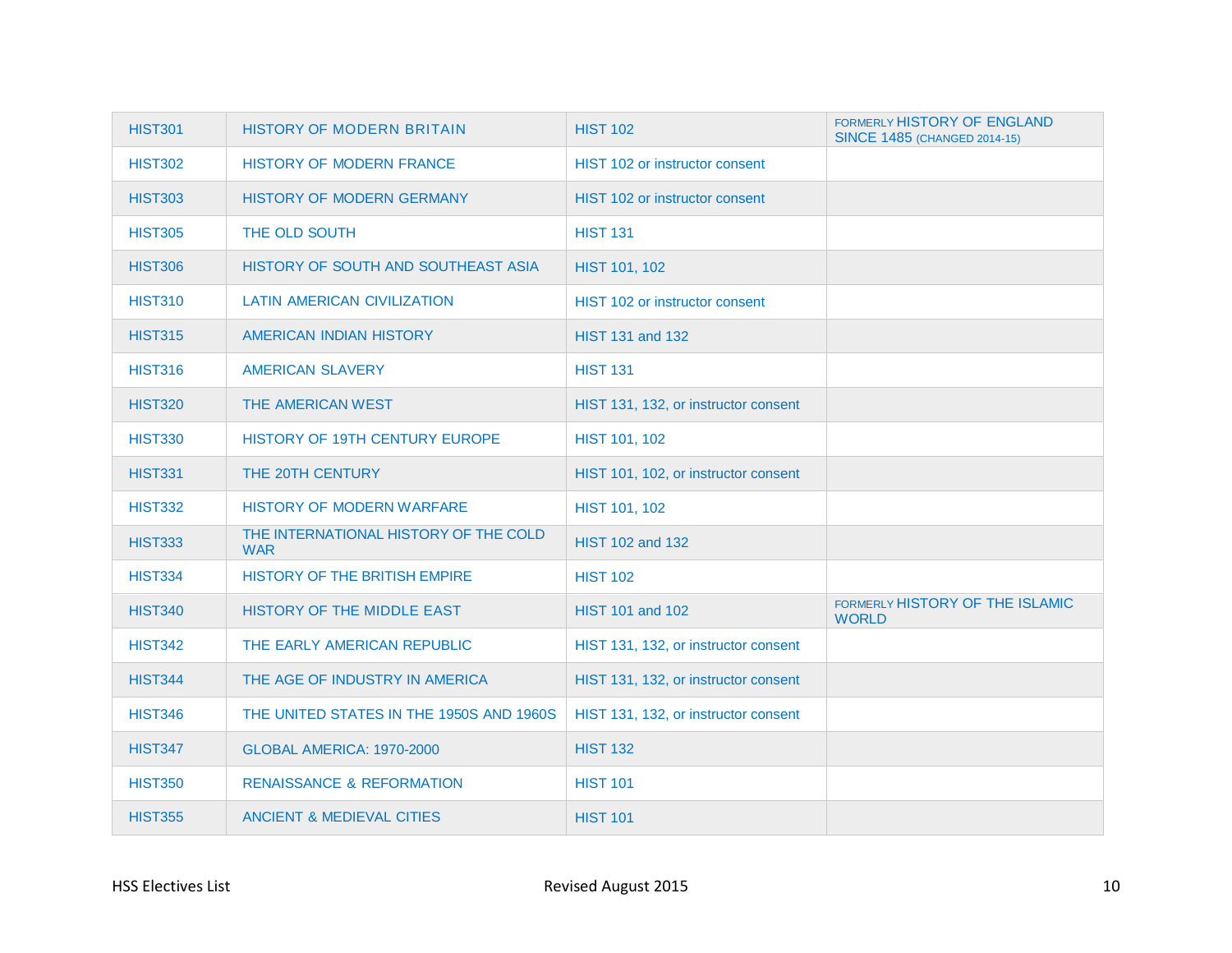| <b>HIST360</b>     | <b>MEDIEVAL EUROPE</b>                               | HIST 101, 102                                   |                                           |
|--------------------|------------------------------------------------------|-------------------------------------------------|-------------------------------------------|
| <b>HIST370</b>     | EARLY UNITED STATES WOMEN'S HISTORY                  | HIST 131, 132                                   |                                           |
| <b>HIST371</b>     | 20TH CENTURY UNITED STATES WOMEN'S<br><b>HISTORY</b> | HIST 131, 132                                   |                                           |
| <b>HIST375</b>     | AMERICAN SPORT HISTORY                               | HIST 131 or 132; both recommended               |                                           |
| <b>HIST400</b>     | THE SOVIET UNION AND EASTERN EUROPE                  | HIST 101, 102, or instructor consent            |                                           |
| <b>HIST401</b>     | <b>EAST ASIA: THE FORMATIVE PERIOD</b>               |                                                 | Discontinued: last offered Spring 2012-13 |
| <b>HIST403</b>     | <b>EAST ASIA AND THE MODERN WORLD</b>                | HIST 101, 102, or instructor consent            |                                           |
| <b>HIST405</b>     | <b>INTRO TO PUBLIC HISTORY</b>                       | HIST 131, 132, or instructor consent            |                                           |
| <b>HIST406</b>     | HISTORY OF THE AFRICAN CONTINENT                     | HIST 101 and HIST 102, or instructor<br>consent |                                           |
| <b>HIST410</b>     | ENVIRONMENTAL HISTORY OF THE UNITED<br><b>STATES</b> | HIST 131, 132, or instructor consent            |                                           |
| <b>HIST415</b>     | <b>COLONIAL AMERICA</b>                              | <b>HIST 131</b>                                 |                                           |
| <b>HIST416</b>     | AMERICAN REVOLUTION                                  | <b>HIST 131</b>                                 |                                           |
| <b>HIST420</b>     | <b>CIVIL WAR</b>                                     | HIST 131, or instructor consent                 |                                           |
| <b>HIST425</b>     | <b>HISTORY OF SEXUALITY</b>                          | <b>HIST 132</b>                                 |                                           |
| <b>HIST430</b>     | THE ANCIENT MEDITERRANEAN WORLD                      | HIST 101, 102, or instructor consent            |                                           |
| <b>HIST435</b>     | <b>CLASSICAL ARCHAEOLOGY</b>                         | <b>HIST 101</b>                                 |                                           |
| <b>HIST440</b>     | <b>EARLY &amp; MEDIEVAL CHRISTIANITY</b>             | <b>HIST 101</b>                                 |                                           |
| <b>HIST445</b>     | THE HOLOCAUST                                        | <b>HIST 102</b>                                 |                                           |
| <b>HIST450</b>     | <b>EUROPEAN HISTORY AND FILM</b>                     | <b>HIST 101 AND HIST 102</b>                    |                                           |
| <b>PHILOSOPHY:</b> |                                                      |                                                 |                                           |
| <b>PHIL320</b>     | PHILOSOPHY OF RELIGION                               |                                                 | Discontinued: last offered Fall 2008-09   |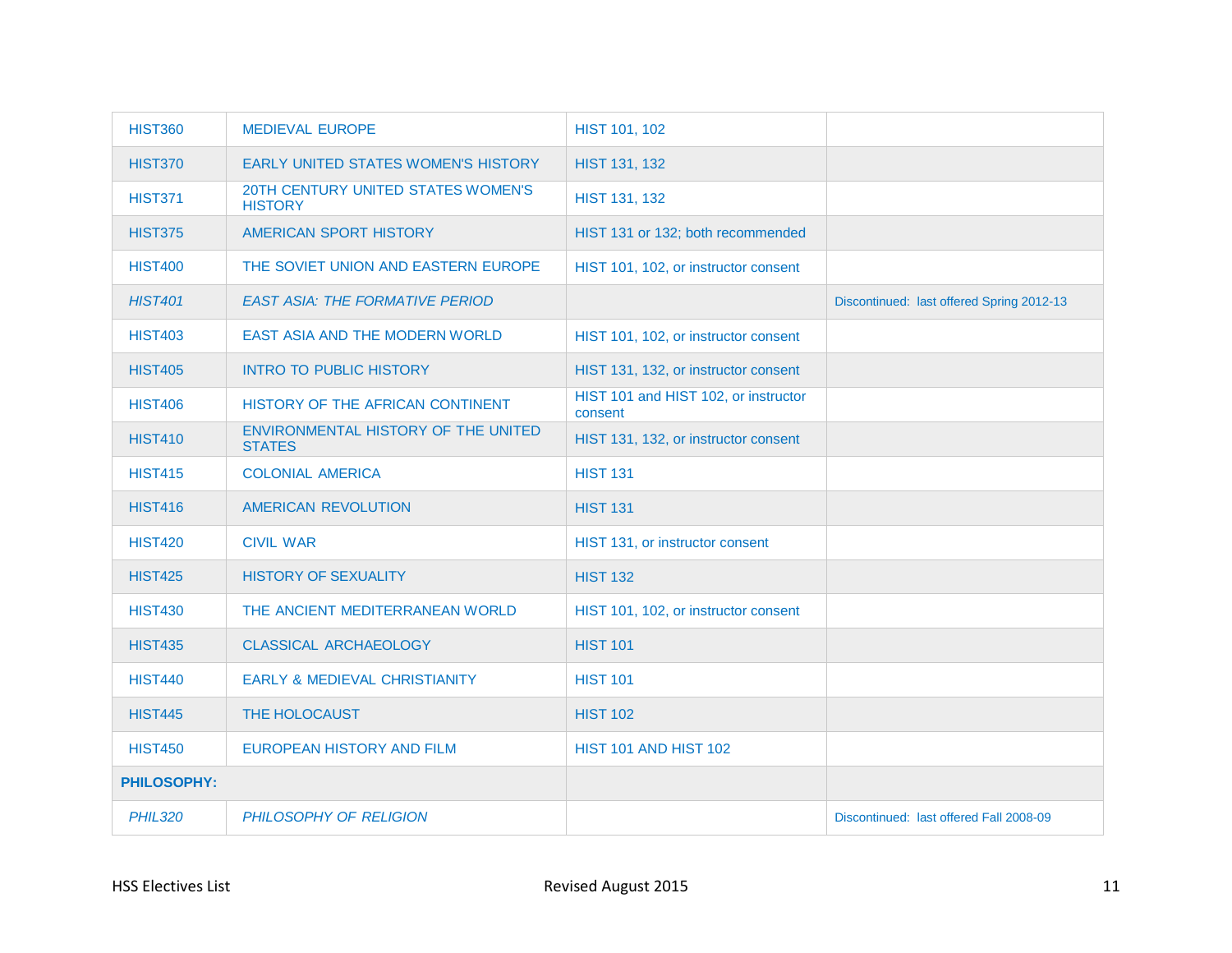| <b>PHIL340</b>            | THE EXAMINED LIFE                                         |                                |                                                                                   |
|---------------------------|-----------------------------------------------------------|--------------------------------|-----------------------------------------------------------------------------------|
| <b>PHIL350</b>            | THE ROOTS OF WESTERN THOUGHT                              |                                |                                                                                   |
| <b>PHIL352</b>            | <b>ETHICS</b>                                             |                                | Discontinued: last offered Spring 2009-10                                         |
| <b>PHIL373</b>            | <b>HISTORY OF PHILOSOPHY</b>                              |                                | Discontinued: last offered Fall 2008-09                                           |
| <b>PHIL374</b>            | <b>HISTORY OF PHILOSOPHY 2</b>                            |                                | Discontinued: last offered Fall 2008-09                                           |
| <b>PHIL375</b>            | <b>TWENTIETH-CENTURY PHILOSOPHY</b>                       |                                | Discontinued: last offered Fall 2008-09                                           |
| <b>PHIL410</b>            | <b>MAJOR THINKER</b>                                      |                                |                                                                                   |
| <b>PHIL420</b>            | <b>MAJOR WORKS</b>                                        |                                |                                                                                   |
| <b>PHIL430</b>            | <b>MAJOR ISSUES</b>                                       |                                |                                                                                   |
| <b>POLITICAL SCIENCE:</b> |                                                           |                                |                                                                                   |
| <b>POLS310</b>            | <b>DEVELOPMENT OF THE AMERICAN</b><br><b>CONSTITUTION</b> |                                | Discontinued: last offered Fall 2008-09                                           |
| <b>POLS324</b>            | THE LEGISLATIVE PROCESS                                   | POLS 101 or instructor consent |                                                                                   |
| <b>POLS325</b>            | THE AMERICAN PRESIDENCY                                   |                                | If taken Fall 2015 or later, course may be<br>used as an Upper Division elective. |
| <b>POLS328</b>            | THE AMERICAN COURT SYSTEM                                 | <b>POLS 101 or CRMJ 201</b>    |                                                                                   |
| <b>POLS342</b>            | PUBLIC ADMINISTRATION                                     |                                |                                                                                   |
| <b>POLS351</b>            | PUBLIC AND ELITE POLITICAL BEHAVIOR                       | <b>POLS 101</b>                |                                                                                   |
| <b>POLS352</b>            | <b>RELIGION AND POLITICS</b>                              |                                |                                                                                   |
| <b>POLS355</b>            | POLITICS IN THE INFORMATION AGE                           |                                | Discontinued: last offered Fall 2008-09                                           |
| <b>POLS365</b>            | EUROPEAN GOVERNMENT AND POLITICS                          | <b>POLS 261 or HIST 102</b>    |                                                                                   |
| <b>POLS370</b>            | <b>WORLD POLITICS</b>                                     |                                |                                                                                   |
| <b>POLS412</b>            | <b>CONSTITUTIONAL LAW</b>                                 | POLS 101 or instructor consent |                                                                                   |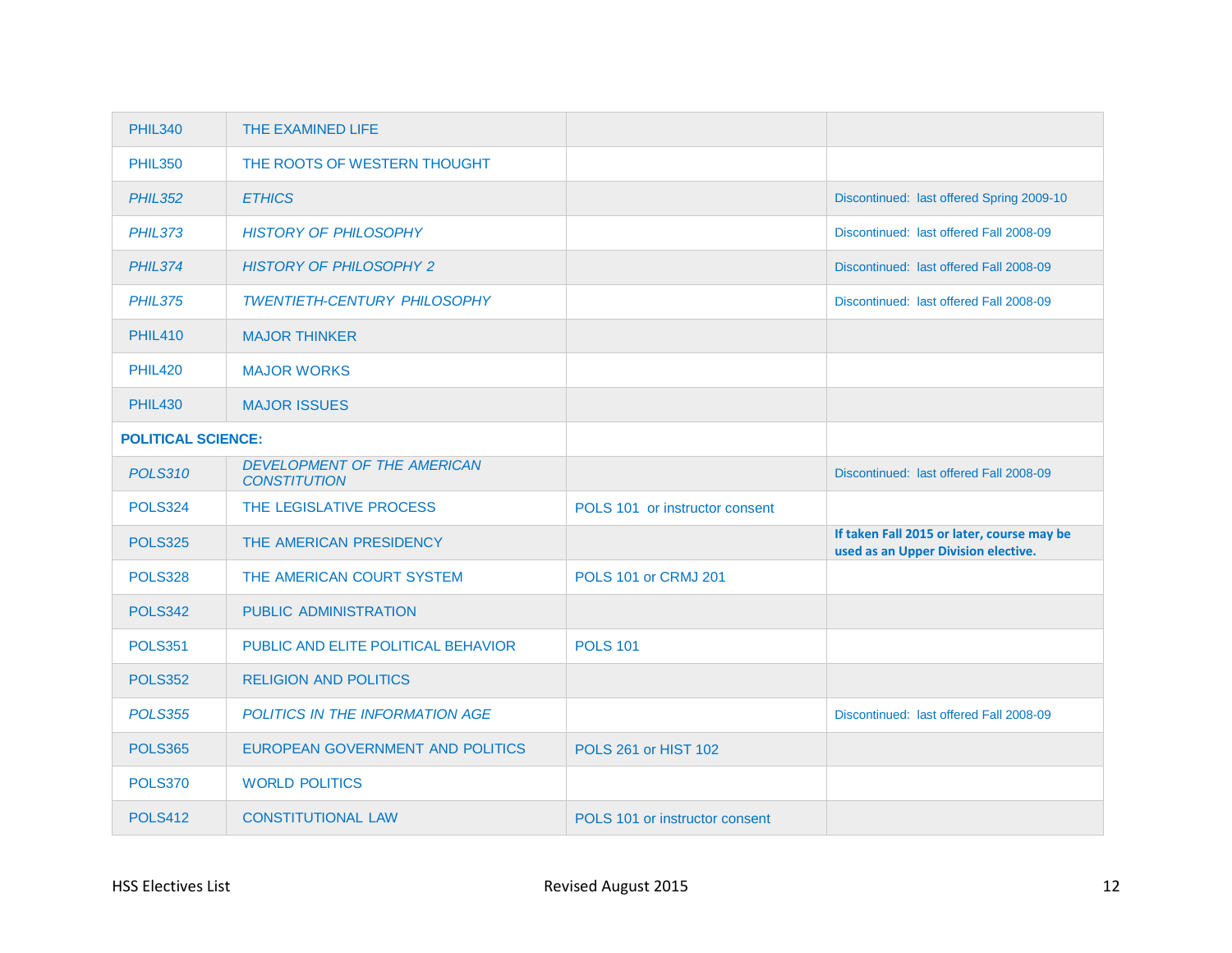| <b>POLS413</b>                                                             | <b>CIVIL LIBERTIES</b>                                 |                                                                                                      | Discontinued: last offered Fall 2008-09   |
|----------------------------------------------------------------------------|--------------------------------------------------------|------------------------------------------------------------------------------------------------------|-------------------------------------------|
| <b>POLS452</b>                                                             | POLITICAL THEORY: CLASSICAL AND<br><b>MEDIEVAL</b>     |                                                                                                      |                                           |
| <b>POLS453</b>                                                             | POLITICAL THEORY: MODERN                               |                                                                                                      |                                           |
| <b>POLS475</b>                                                             | AMERICAN FOREIGN AND NATURAL<br><b>SECURITY POLICY</b> |                                                                                                      |                                           |
| <b>POLS488</b>                                                             | ENVIRONMENTAL POLITICS AND POLICY                      |                                                                                                      |                                           |
| <b>PSYCHOLOGY:</b>                                                         |                                                        |                                                                                                      |                                           |
| <b>PSYC311</b>                                                             | <b>QUANTITATIVE RESEARCH METHODS</b>                   |                                                                                                      | Discontinued: last offered Spring 2010-11 |
| <b>PSYC325</b>                                                             | ENVIRONMENTAL PSYCHOLOGY                               |                                                                                                      | Discontinued: last offered Spring 2012-13 |
| <b>PSYC332</b>                                                             | <b>INDIVIDUAL AND GROUP DIFFERENCES</b>                |                                                                                                      | Discontinued: last offered Spring 2012-13 |
| <b>PSYC335</b>                                                             | PSYCHOLOGY OF WOMEN                                    | <b>PSYC 150</b>                                                                                      |                                           |
| <b>PSYC360</b>                                                             | <b>SPORT PSYCHOLOGY</b>                                | <b>PSYC 150</b>                                                                                      | Discontinued: last offered Spring 2008-09 |
| <b>PSYC370</b>                                                             | <b>CROSS-CULTURAL PSYCHOLOGY</b>                       | <b>PSYC 150</b>                                                                                      |                                           |
| <b>PSYC401</b>                                                             | <b>SPORT PSYCHOLOGY</b>                                | <b>PSYC 150</b>                                                                                      |                                           |
| <b>PSYC410</b>                                                             | <b>DRUGS AND HUMAN BEHAVIOR</b>                        | Junior or Senior standing                                                                            |                                           |
| <b>PSYC411</b>                                                             | <b>HUMAN SEXUALITY</b>                                 | PSYC 150, STAT 215, AND PSYC<br>216/216L                                                             |                                           |
| <b>PSYC414</b>                                                             | <b>HISTORY OF PSYCHOLOGY</b>                           | PSYC 150, and good standing as a<br>junior or above psychology major or<br>permission of instructor. |                                           |
| <b>PSYC435</b>                                                             | ADVANCED SOCIAL PSYCHOLOGY                             | PSYC 150 AND PSYC 320                                                                                |                                           |
| <b>SOCIAL SCIENCE:</b>                                                     |                                                        |                                                                                                      |                                           |
| HISTORY OF IDEAS: ANCIENT AND MEDIEVAL<br><b>SOCI351</b><br><b>PERIODS</b> |                                                        |                                                                                                      |                                           |
| <b>SOCIOLOGY:</b>                                                          |                                                        |                                                                                                      |                                           |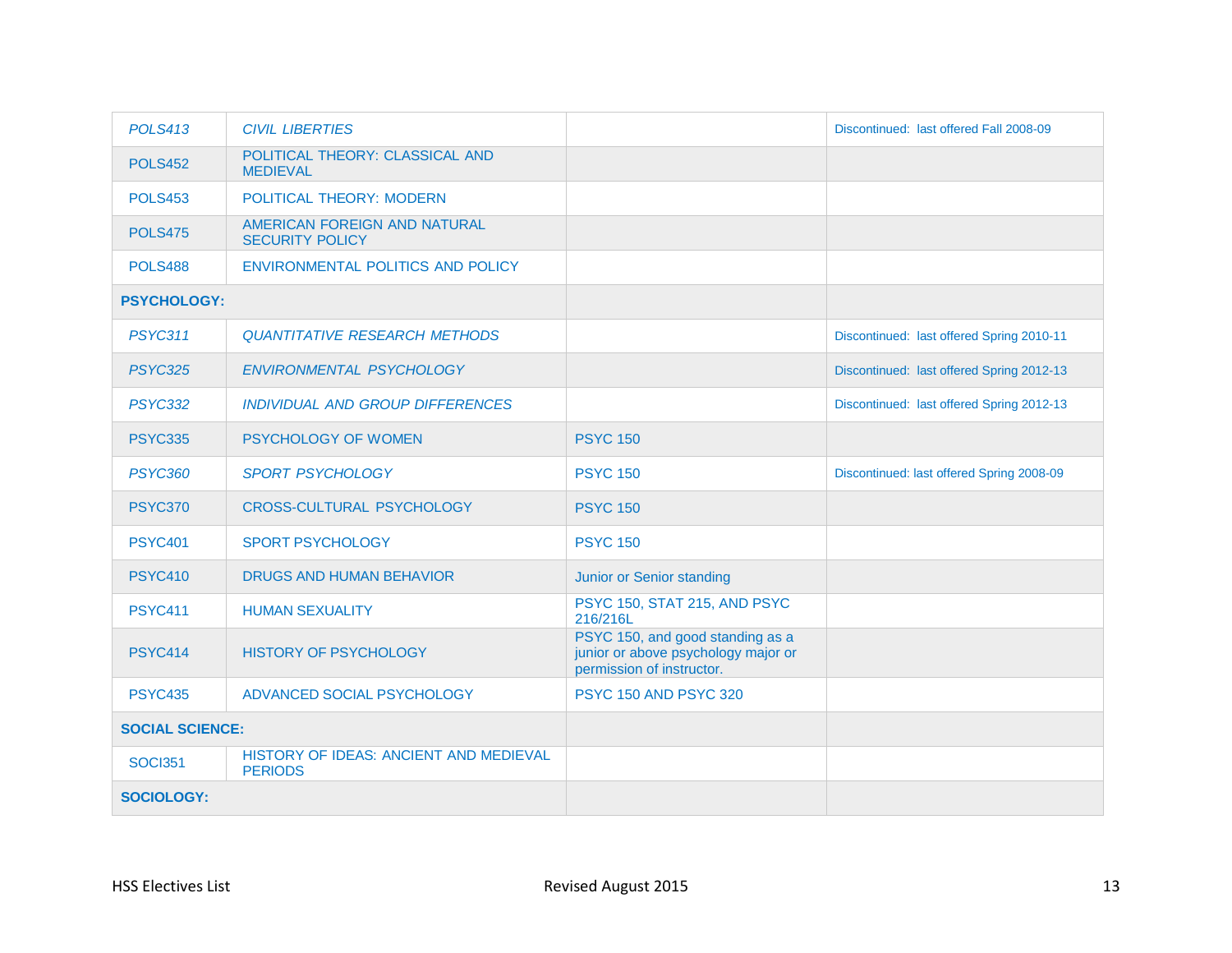| <b>SOCO300</b>  | POLITICAL SOCIOLOGY                   |                                               |                                           |
|-----------------|---------------------------------------|-----------------------------------------------|-------------------------------------------|
| SOC0301         | <b>INTRO TO HUMAN SERVICES</b>        |                                               | Discontinued: last offered Spring 2011-12 |
| <b>SOCO305</b>  | ENVIRONMENTAL SOCIOLOGY               | SOCO 260 or instructor consent                |                                           |
| SOCO310         | SOCIOLOGY OF RELIGION                 | SOCO 260 or instructor consent                |                                           |
| SOCO312         | <b>SOCIAL MOVEMENTS</b>               | SOCO 260 or instructor consent                |                                           |
| <b>SOCO314</b>  | <b>POPULATION</b>                     | SOCO 260 or instructor consent                |                                           |
| SOCO316         | <b>SOCIAL INEQUALITY</b>              | SOCO 260, SOCO 264, or instructor<br>consent  |                                           |
| SOCO318         | SOCIOLOGY OF HEALTH & ILLNESS         | SOCO 260 or SOCO264                           |                                           |
| <b>SOCO320</b>  | LIFE COURSE SOCIOLOGY                 | SOCO 144 or SOCO 260 or instructor<br>consent |                                           |
| <b>SOCO325</b>  | <b>RACIAL &amp; ETHNIC RELATIONS</b>  | SOCO 260 or instructor consent                |                                           |
| <b>SOCO330</b>  | <b>CRIME AND DELINQUENCY</b>          |                                               | Discontinued: last offered Fall 2008-09   |
| SOCO331         | <b>SOCIOLOGY OF AGING</b>             | SOCO 260 or SOCO 264                          |                                           |
| SOCO340         | <b>SEX AND GENDER</b>                 | SOCO 260 or instructor consent                |                                           |
| <b>SOCO350</b>  | <b>SOCIOLOGY OF DEATH &amp; DYING</b> |                                               | Discontinued: last offered Spring 2011-12 |
| <b>SOCO360</b>  | SOCIAL INFLUENCES OF SMALL GROUPS     |                                               | Discontinued: last offered Spring 2011-12 |
| <b>SOCO400</b>  | <b>CLASSICAL SOCIAL THEORY</b>        | SOCO 260 or instructor consent                |                                           |
| SOCO410         | <b>CONTEMPORARY SOCIAL THEORY</b>     | <b>SOCO 400</b>                               |                                           |
| <b>THEATRE:</b> |                                       |                                               |                                           |
| THEA376         | <b>WORLD'S GREATEST FILMS</b>         |                                               |                                           |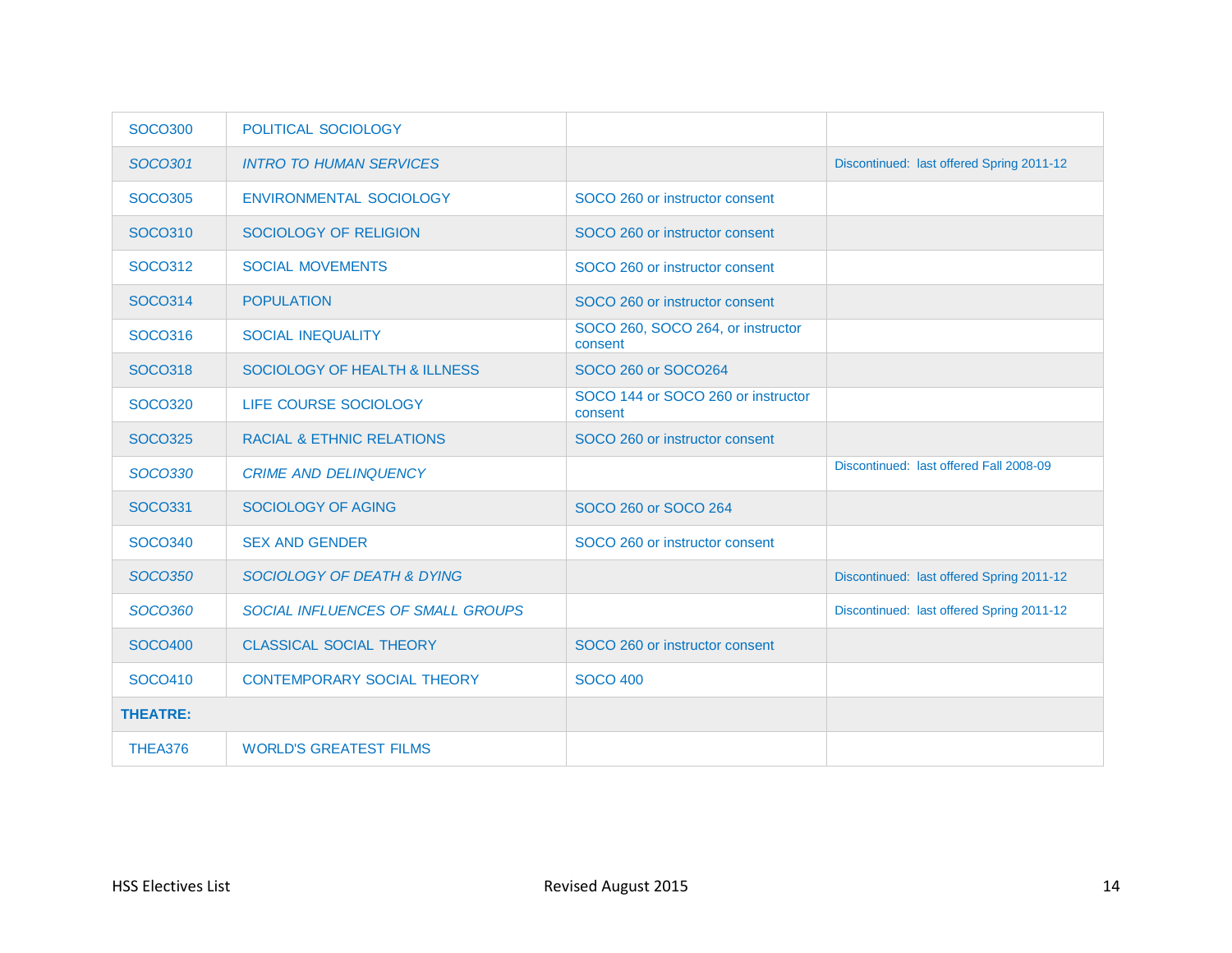#### **The following courses are NOT acceptable for H&SS electives by CU-Boulder engineering:**

| ACCT201        | PRIN OF FINANCIAL ACCOUNTING           |
|----------------|----------------------------------------|
|                |                                        |
| ARKE325        | <b>GEOARCHAEOLOGY</b>                  |
| ARKE410        | ARCHAEOLOGICAL FIELDWORK               |
| ARKE410L       | ARCHAEOLOGICAL FIELDWORK LAB           |
|                |                                        |
| ARTE101        | TWO-DIMENSIONAL DESIGN                 |
| <b>ARTE102</b> | THREE-DIMENSIONAL DESIGN               |
|                |                                        |
| <b>BUGB101</b> | <b>INTRODUCTION TO BUSINESS</b>        |
| BUGB231        | <b>SURVEY OF BUSINESS LAW</b>          |
| BUGB249        | THE BUSINESS OF LIFE                   |
| <b>BUGB349</b> | LEGAL ENVIRONMENT OF BUSINESS          |
| BUGB351        | <b>BUSINESS LAW I</b>                  |
| <b>BUGB352</b> | <b>BUSINESS LAW II</b>                 |
| <b>BUGB401</b> | <b>INTERNATIONAL BUSINESS</b>          |
| <b>BUGB500</b> | ADVANCED BUSINESS LAW AND ETHICS       |
| <b>BUGB510</b> | <b>GLOBAL BUSINESS</b>                 |
|                |                                        |
| <b>CISB101</b> | <b>BUSINESS INFORMATION TECHNOLOGY</b> |
|                |                                        |
| <b>CRMJ201</b> | <b>INTRO TO CRIMINAL JUSTICE</b>       |
| <b>CRMJ302</b> | ETHICS IN CRIMINAL JUSTICE             |
| CRMJ310        | THE POLICE PROCESS                     |
| <b>CRMJ315</b> | RESEARCH METHODS IN CRIMINAL JUSTICE   |
| <b>CRMJ320</b> | CORRECTIONS                            |
| CRMJ328        | <b>AMERICAN COURT SYSTEMS</b>          |
| CRMJ330        | <b>DOMESTIC VIOLENCE</b>               |
| <b>CRMJ335</b> | COMMUNITY POLICING                     |
| CRMJ340        | <b>COMMUNITY CORRECTIONS</b>           |
| CRMJ360        | <b>CRIME AND DEVIANCE</b>              |
| CRMJ375        | WOMEN AND CRIME                        |
| CRMJ387        | CRIME AND INEQUALITY                   |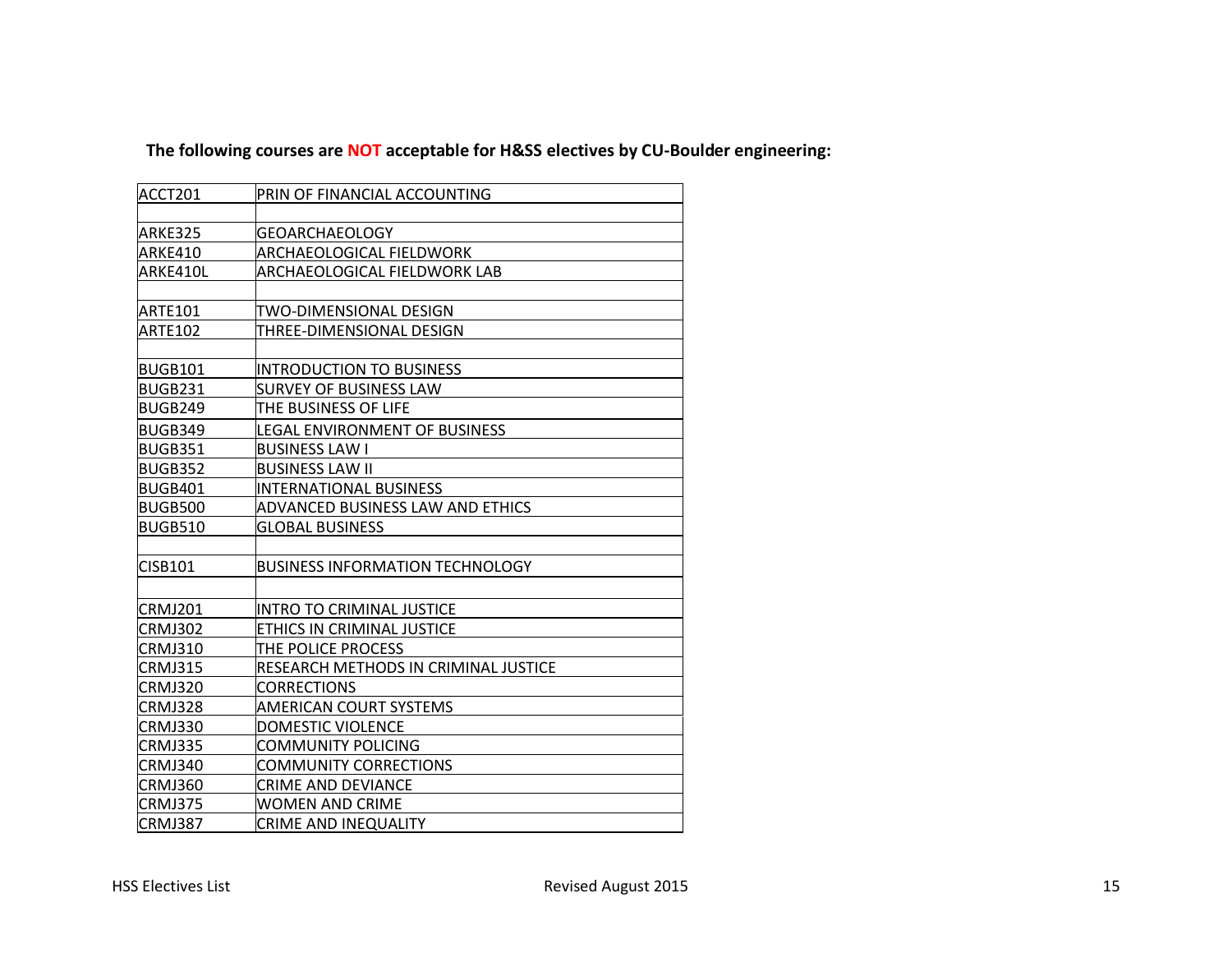| <b>CRMJ405</b> | CIVIL LIABILITY FOR LAW ENFORCEMENT AND CORRECTIONS |
|----------------|-----------------------------------------------------|
| CRMJ410        | <b>CRIMINAL INVESTIGATIONS</b>                      |
| CRMJ412        | CONSTITUTIONAL LAW                                  |
| CRMJ415        | COUNTER-TERRORISM AND LAW ENFORCEMENT               |
| CRMJ420        | CRIMINAL LAW                                        |
| CRMJ425        | TRAIL, EVIDENCE AND LEGAL ADVOCACY                  |
| CRMJ426        | IMOCK TRIAL                                         |
| CRMJ465        | CONTEMPORARY ISSUES IN CRIMINAL JUSTICE             |
| <b>CRMJ485</b> | RESEARCH METHODS II                                 |
| CRMJ490        | COMPARATIVE CRIMINAL JUSTICE                        |
|                |                                                     |
| DANC115        | DANCE APPRECIATION                                  |
| DANC160L       | <b>BEGINNING BALLET LAB</b>                         |
| DANC169L       | <b>BEGINNING MODERN DANCE LAB</b>                   |
| DANC174L       | <b>BEGINNING JAZZ DANCE LAB</b>                     |
| DANC177L       | <b>BEGINNING TAP DANCE LAB</b>                      |
|                |                                                     |
| ECON310        | MONEY AND BANKING (FALL 2015 OR LATER)              |
| <b>ECON415</b> | <b>ECONOMETRICS</b>                                 |
|                |                                                     |
| EMGT340        | <b>ENERGY MANAGEMENT</b>                            |
| EMGT360        | REAL PROPERTY OIL AND GAS LAW                       |
|                |                                                     |
| <b>ENGL111</b> | <b>ENGLISH COMP GT-CO1</b>                          |
| ENGL112        | <b>ENGLISH COMP GT-CO2</b>                          |
| <b>ENGL129</b> | <b>HONORS ENGLISH</b>                               |
| ENGL219        | INTRO TO PROFESSIONAL WRITING                       |
| <b>ENGL250</b> | <b>INTRO CREATIVE WRITING</b>                       |
| ENGL320        | REPORT AND PROPOSAL WRITING                         |
| ENGL380        | <b>CREATIVE WRITING: NON-FICTION</b>                |
| <b>ENGL381</b> | <b>CREATIVE WRITING: FICTION</b>                    |
| ENGL382        | CREATIVE WRITING: CHARACTER AND NARRATIVE           |
| ENGL383        | <b>CREATIVE WRITING: POETRY</b>                     |
| ENGL384        | <b>EXPOSITORY AND PERSUASIVE WRITING</b>            |
| ENGL385        | TECHNICAL AND PROFESSIONAL WRITING                  |
| ENGL394        | TECHNICAL AND PROFESSIONAL WRITING TOPICS           |
| ENGL427        | WRITING FOR INDUSTRY                                |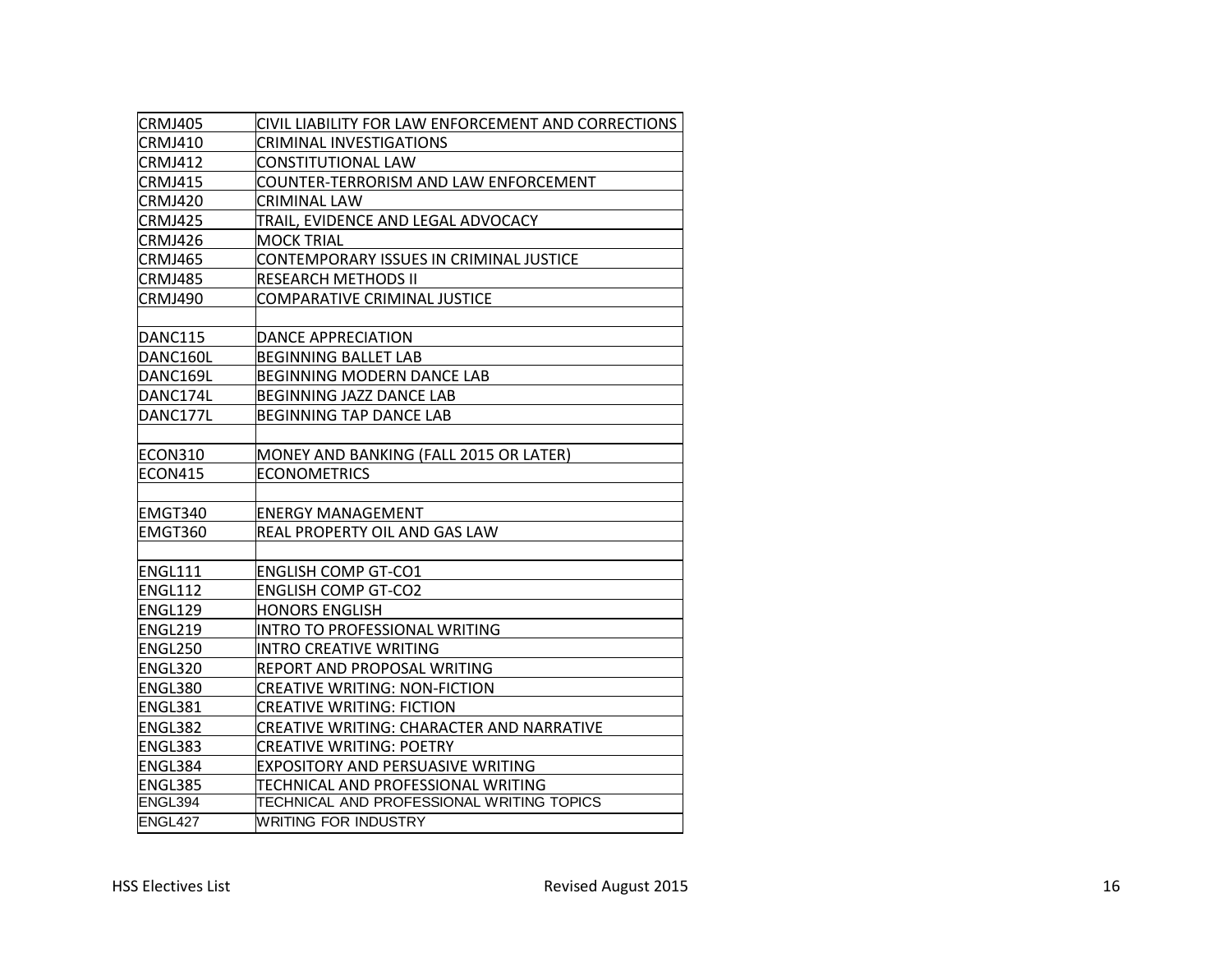| ENGL491             | COMPOSITION THEORY AND PRACTICE            |
|---------------------|--------------------------------------------|
| <b>FINE101</b>      | THE LIVING ARTS                            |
|                     |                                            |
| FLAS431             | SPANISH FOR MEDICAL AND SOCIAL SERVICES    |
| FLAS433             | <b>BUSINESS SPANISH</b>                    |
| FLAS434             | <b>TRANSLATION</b>                         |
| <b>FLAS435</b>      | <b>INTERPRETING</b>                        |
| FLAS441             | SPANISH PHONETICS AND PHONOLOGY            |
|                     |                                            |
| FOAN180/180L        | SURVEY OF PHYSICAL ANTHROPOLOGY + LAB      |
| FOAN <sub>232</sub> | <b>SURVEY OF FORENSIC SCIENCE</b>          |
| <b>FOAN450</b>      | <b>FORENSIC TAPHONOMY</b>                  |
| <b>HIST404</b>      | SENIOR SEMINAR IN HISTORICAL RESEARCH      |
| KINA100-191         | <b>ACTIVITY COURSES</b>                    |
| <b>KINE100</b>      | <b>HEALTH AND WELLNESS</b>                 |
| <b>KINE265</b>      | FIRST AID/CPR FOR THE PROF RESCUER         |
|                     |                                            |
| MUSA226             | HISTORY OF POPULAR MUSIC                   |
| PADM315             | PUBLIC MANAGEMENT                          |
| PADM442             | PUBLIC BUDGETING                           |
| PADM446             | PUBLIC PERSONNEL MANAGEMENT                |
|                     |                                            |
| PHIL105             | <b>CRITICAL THINKING</b>                   |
|                     |                                            |
| PSYC216/216L        | RESEARCH METHODS IN PSYCHOLOGY + LAB       |
| <b>PSYC300</b>      | <b>HEALTH PSYCHOLOGY</b>                   |
| <b>PSYC310</b>      | CHILD PSYCHOLOGY                           |
| PSYC312             | EXPERIMENTAL PSYCHOLOGY                    |
| PSYC312L            | EXPERIMENTAL PSYCHOLOGY LAB                |
| PSYC314             | PSYCHOLOGY OF LEARNING                     |
| PSYC314L            | PSYCHOLOGY OF LEARNING LAB                 |
| <b>PSYC330</b>      | PSYCHOLOGY OF ADOLESCENTS AND YOUNG ADULTS |
| PSYC340             | ABNORMAL PSYCHOLOGY                        |